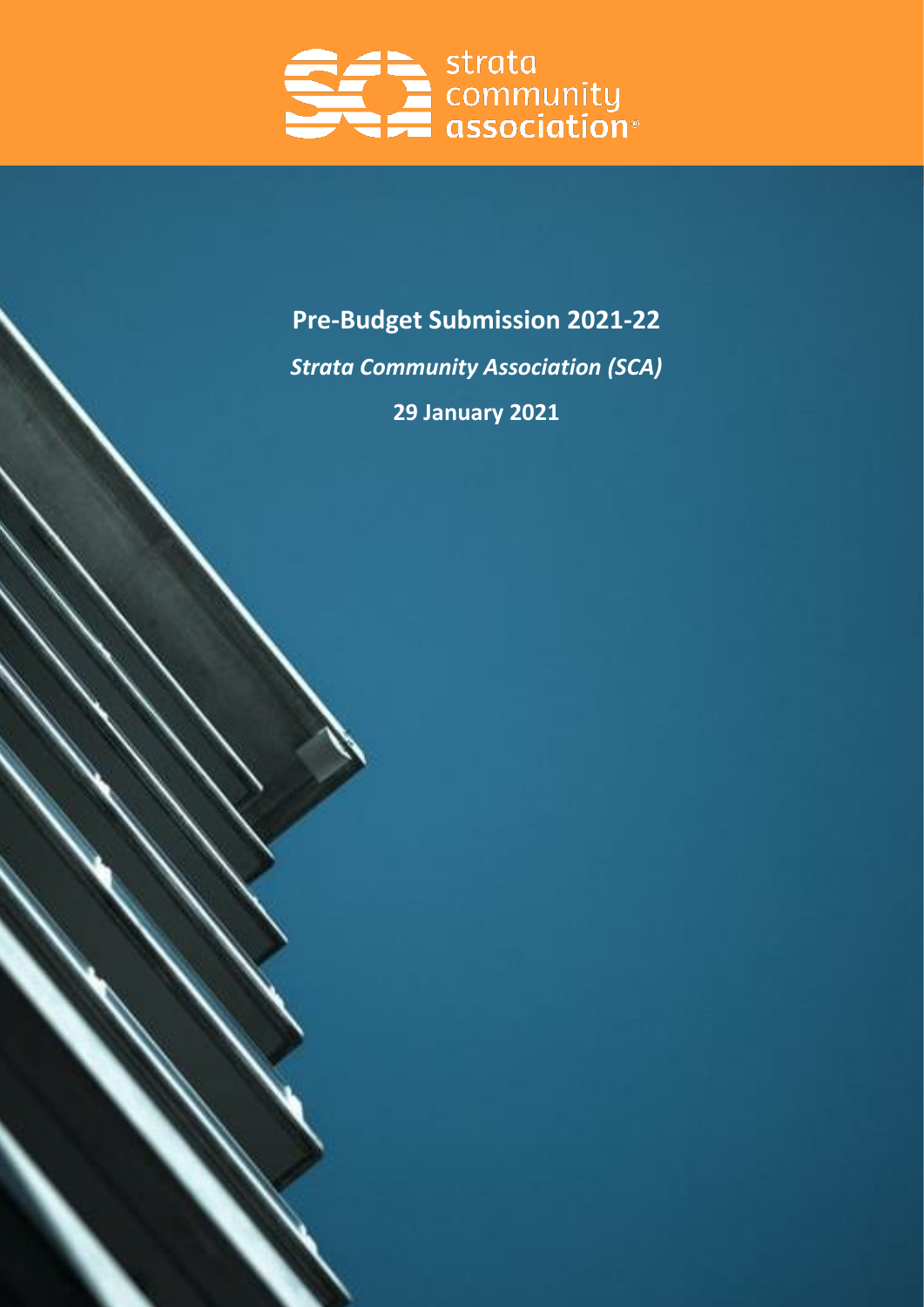

# **Introduction**

Strata Community Association (SCA) is the peak industry body for Body Corporate and Community Title Management (also referred to as Strata Management, Strata Title or Owners Corporations Management) in Australia and New Zealand.

Our 5,000 individual and corporate members include strata/body corporate managers, support staff, owners' representatives and suppliers of products and services to the industry. SCA proudly fulfils the dual roles of a professional institute and consumer advocate.

Direct employment in specialist strata management companies is approaching 10,000 people. More significantly, they are pivotal in an estimated \$6.7 billion in annual economic activity.

Based on the 2020 Australasian Strata Insights Report, more than 2.2 million people live in flats and apartments, the vast majority being strata titled.<sup>1</sup> This figure does not include other forms of strata title such as townhouses and community titled developments. Nor does it include businesses operating in strata titled commercial buildings. The estimated value of property under strata title in 2020 exceeds \$1.3 trillion.<sup>2</sup>

As the growth of apartment and strata living has intensified over the last decade, the strata management strata services industry has grown in lock step to serve it. Strata managers navigate through a maze of Commonwealth, State and Territory legislation and regulation ranging from actual strata specific legislation, regulation, workplace, health and safety issues and building codes as well as measures applicable to the management of body corporate funds.

This submission presents key industry priorities for the Government's consideration:

- **Remedying affordability and availability issues with strata insurance** by considering removal, reduction and rebasing stamp duties, direct subsidies and reinsurance pools.
- **Directing housing stimulus targeting strata with the HomeBuilder Scheme** concentrating on professions and areas that have been missed by the boom for new build contracts that HomeBuilder has created.
- **Developing a long-term remediation program across strata properties** to support the Australian Government's Long-term Emissions Reduction Strategy.
- **Developing a pandemic plan for residential buildings** including how to manage human interactions and systems in common areas.

<sup>1</sup> Hazel Easthope, Sian Thompson and Alistair Sisson, *Australasian Strata Insights 2020*, City Futures Research Centre, UNSW, Accessed at<https://cityfutures.be.unsw.edu.au/research/projects/2020-australasian-strata-insights/>  $<sup>2</sup>$  Ibid, p6</sup>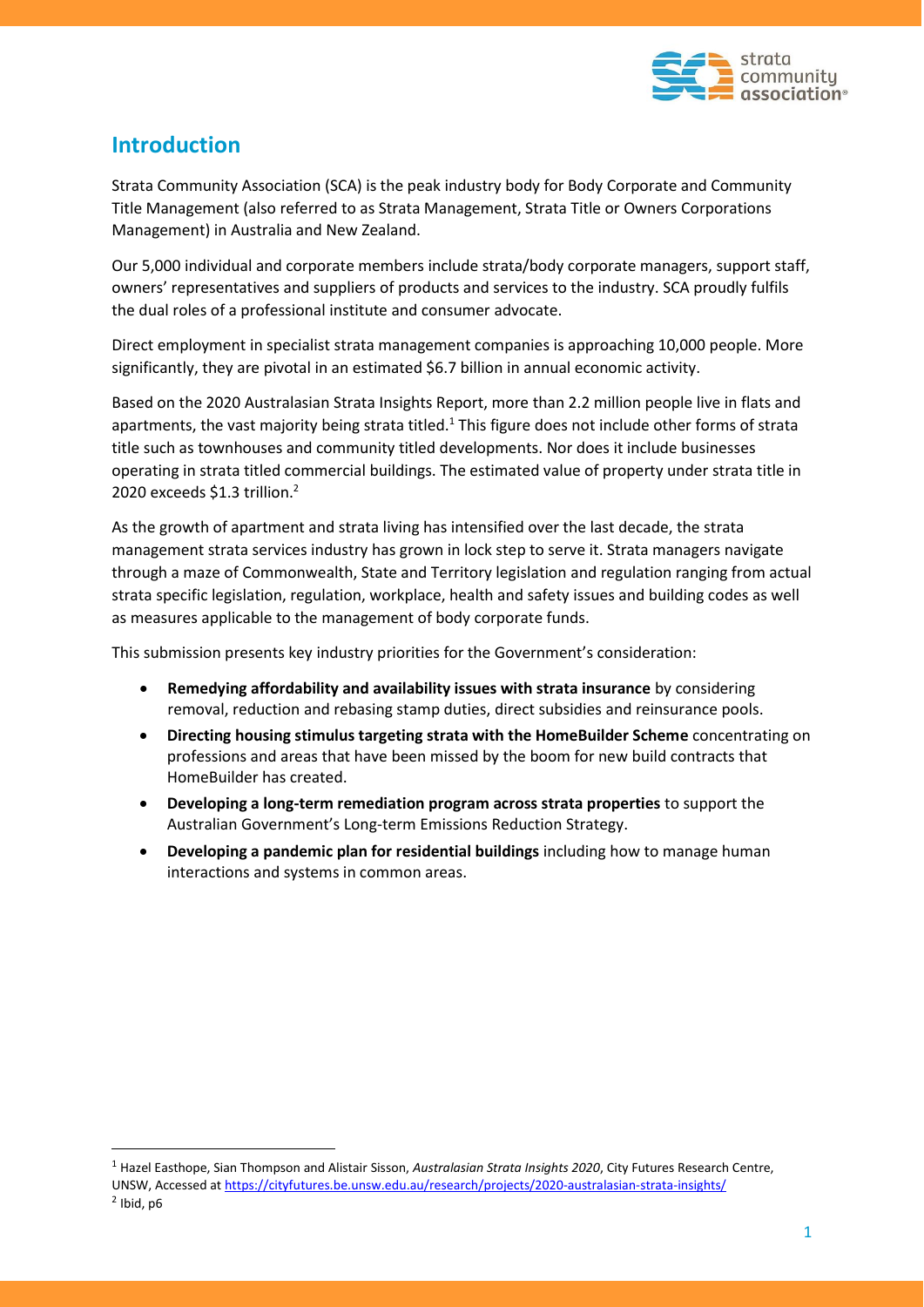

# **SCA's Pre-Budget Submission**

## **Strata Insurance – remedying affordability and availability issues**

Affordability and availability of insurance have been the most common issues faced by people living in apartments, townhouses and strata-titled properties, especially in disaster-affected regions.

SCA has consistently heard stories of consumers in Northern Australia saying their choices are limited when they try to choose policies and insurers.

SCA is calling on the federal government to intervene and find and fund solutions to enable people living in strata communities in areas where it is hard to obtain an insurance policy, or an insurance policy that is affordable compared to policies from unaffected areas.

The ACCC has delivered its final report<sup>3</sup> to Treasury in late 2020 outlining its 38 recommendations to tackle affordability and availability. Immediately apparent in the report is the scale of the issue, where:

- Since 2011, non-insurance rates have increased in Northern Australia by between 7 and 9 per cent.
- Since 2011, there has been a 178 per cent increase in premiums in Northern Australia versus 52 per cent elsewhere.
- Northern Australians pay a \$2,500 premium average versus national average of \$1,400.
- Northern Australians paid \$79.6 million in stamp duties in 2018-19.
- Between 2007 and 2012, strata insurance premiums in North Queensland had increased by over 300%.

Significant investment is needed by the federal government, and the funding, programs and relevant legislation and regulation needs to be developed and implemented in close partnership with the state or territory jurisdiction where properties are affected.

There is no one-size-fits-all solution for areas in Australia experiencing strata insurance affordability and availability issues.

#### **Removing, reducing and rebasing stamp duties**

Stamp duties account for 7 to 10 per cent of the final amount paid as part of an insurance policy. With average premiums at \$2,500 per policy holder in more disaster affected areas within Queensland for example, the abolition of stamp duties on insurance benefit policy holders immediately by \$200 to \$250 on average.

There are a wide range of duties and levies charged against insurance policies, including GST, Emergency Services Levies and others dependent on jurisdiction. SCA favours federal government solutions that provide relief of these duties and levies by removing them or providing relief where

<sup>3</sup> *Northern Australia insurance inquiry Final report 28 December 2020*, ACCC Accessed at https://www.accc.gov.au/focusareas/inquiries-finalised/northern-australia-insurance-inquiry/final-report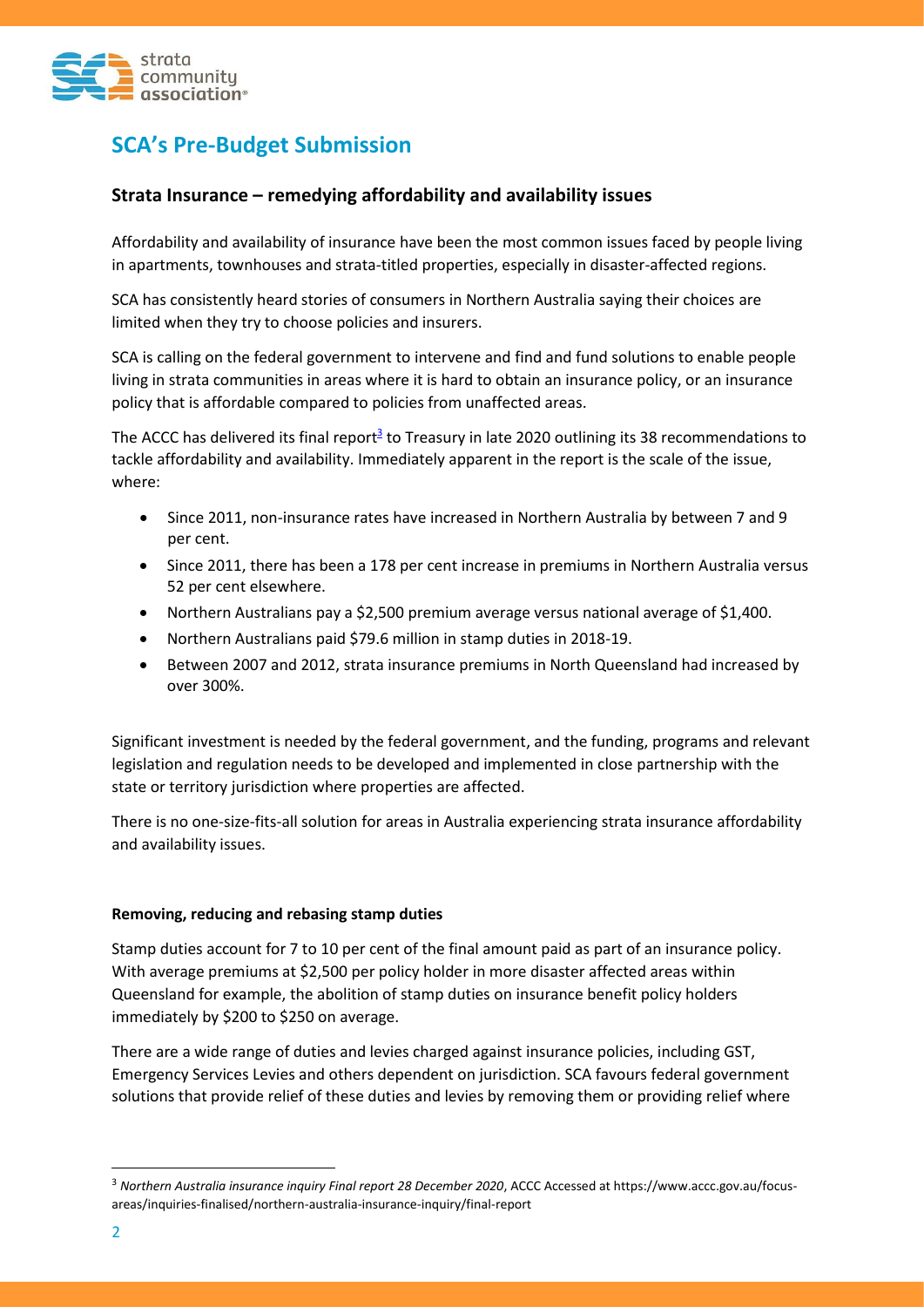

there is the ability to, or work with states and territories to fund their moves to reduce the duties and levies.

If stamp duties remain, or remain at a lower rate, SCA agrees with the ACCC's recommendation to rebase them and use the funds for mitigation efforts, or direct relief for uninsured or underinsured parties.

#### **Direct subsidies, reinsurance pools**

SCA has advocated strongly for a holistic, whole-of-market solution to affordability and availability issues as part of the ACCC inquiry, and more broadly in jurisdictions affected by insurance issues over the last decade or more.

The ACCC Final Report favours direct subsidies over a reinsurance pool, citing that direct subsidies are more targeted and effective and may present a more efficient solution to the issues.

The ACCC inquiry stated that the inquiry 'has not led us to believe that there is a significant and widespread insurance availability issue,' however that is not the experience of our members, strata managers and people living in strata communities that we speak to on a daily basis.

Direct subsidies, if done right, can be very effective, however the overall funding size, funding length and eligibility requirements must be set very well to ensure relief impacts the right consumers, does not exclude those facing hardship, is not discriminatory and does not significantly distort the market and create unwanted incentives and disincentives.

#### **Mitigation**

SCA is a strong advocate for governments to fund mitigation efforts, but they should only be pursued in conjunction with fiscal, regulatory and market interventions.

Mitigation has the potential to reduce premiums and somewhat address the affordability issue and if done correctly could return some insurers to the market, however there would likely have to be vastly more significant investment than exists currently to see positive impacts.

Currently 97 per cent of money spent when over the cycle of a disaster spent on recovery, and only 3 per cent on mitigation, showing that more funds need to be directed towards mitigation by federal and state and territory governments.

#### **Strata remuneration**

Strata managers are critical to keeping the consumer informed, sourcing insurance policies, negotiating terms and conditions, processing claims, renewing policies and filing reports and updates based on building repairs and maintenance.

What we want from government is a system and reform based on evidence that recognises and promotes the value that strata managers bring in providing the consumer with detailed information and performance that guides them towards good consumer outcomes.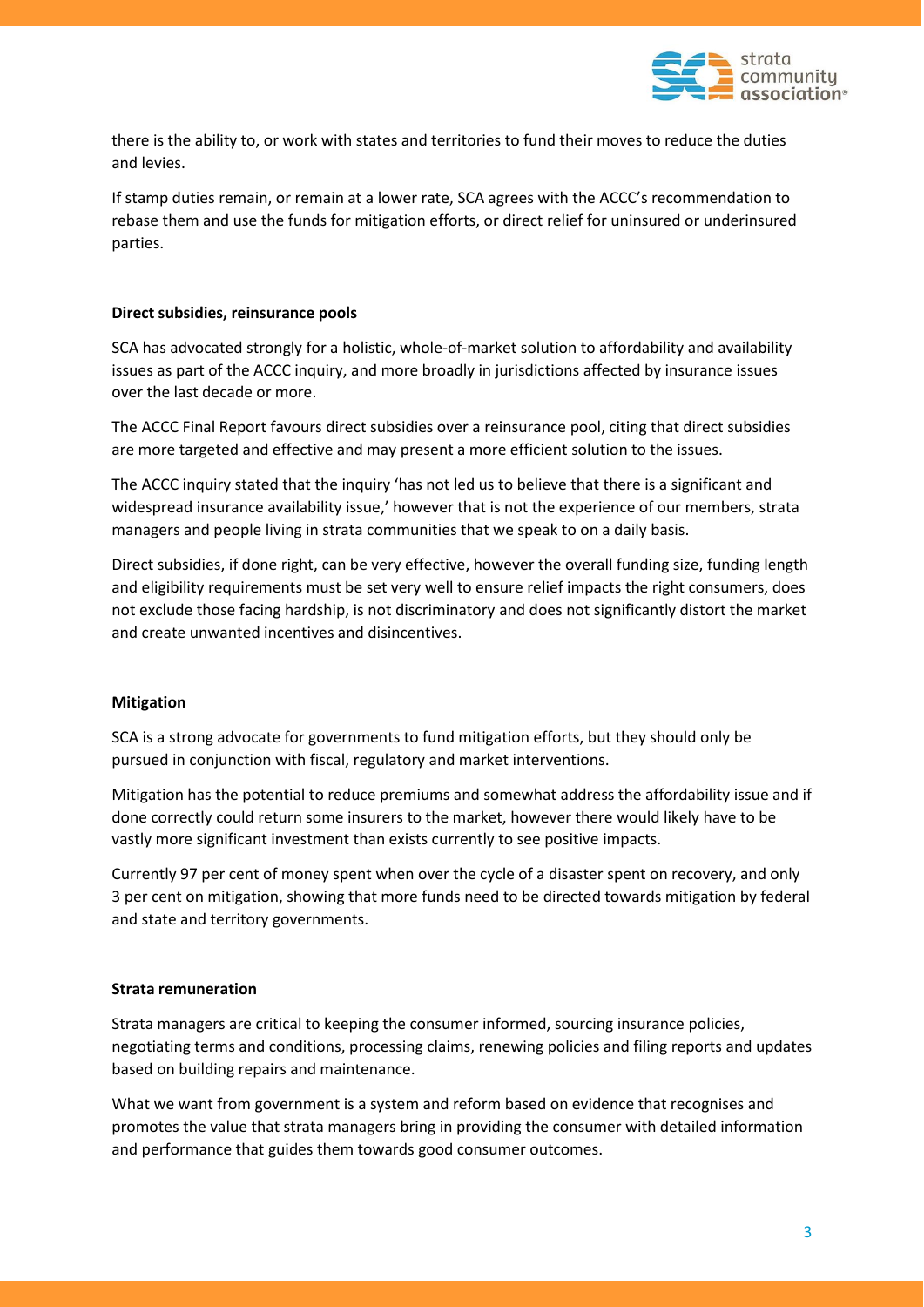

To aid the work of government and stakeholders within the strata industry to achieve good outcomes for consumers, SCA has formed a national taskforce with the goal of advising stakeholders in each state and territory. The SCA taskforce has commissioned a comprehensive report into strata insurance in Australia, due to be released in mid-2021.

#### **Recommendations**

- **Duties and levies:** Work with each state and territory government to rationalise stamp duties, GST, emergency levies and other duties and costs and devise a funding and regulatory package to provide overall relief to those experiencing strata insurance availability and affordability issues.
- **Mitigation:** Provide additional funding for mitigation efforts in disaster areas with the express intention of reducing risk and therefore premiums in those areas.
- **Funding intervention:** Significantly invest in measures that improve both affordability and availability, ensuring that markets are not distorted and everyone experiencing these issues has their concerns addressed. Treasury should work closely with industry on potential funding amount, eligibility and types of intervention, and give serious consideration to the decision between reinsurance pools, direct subsidies and other forms of intervention.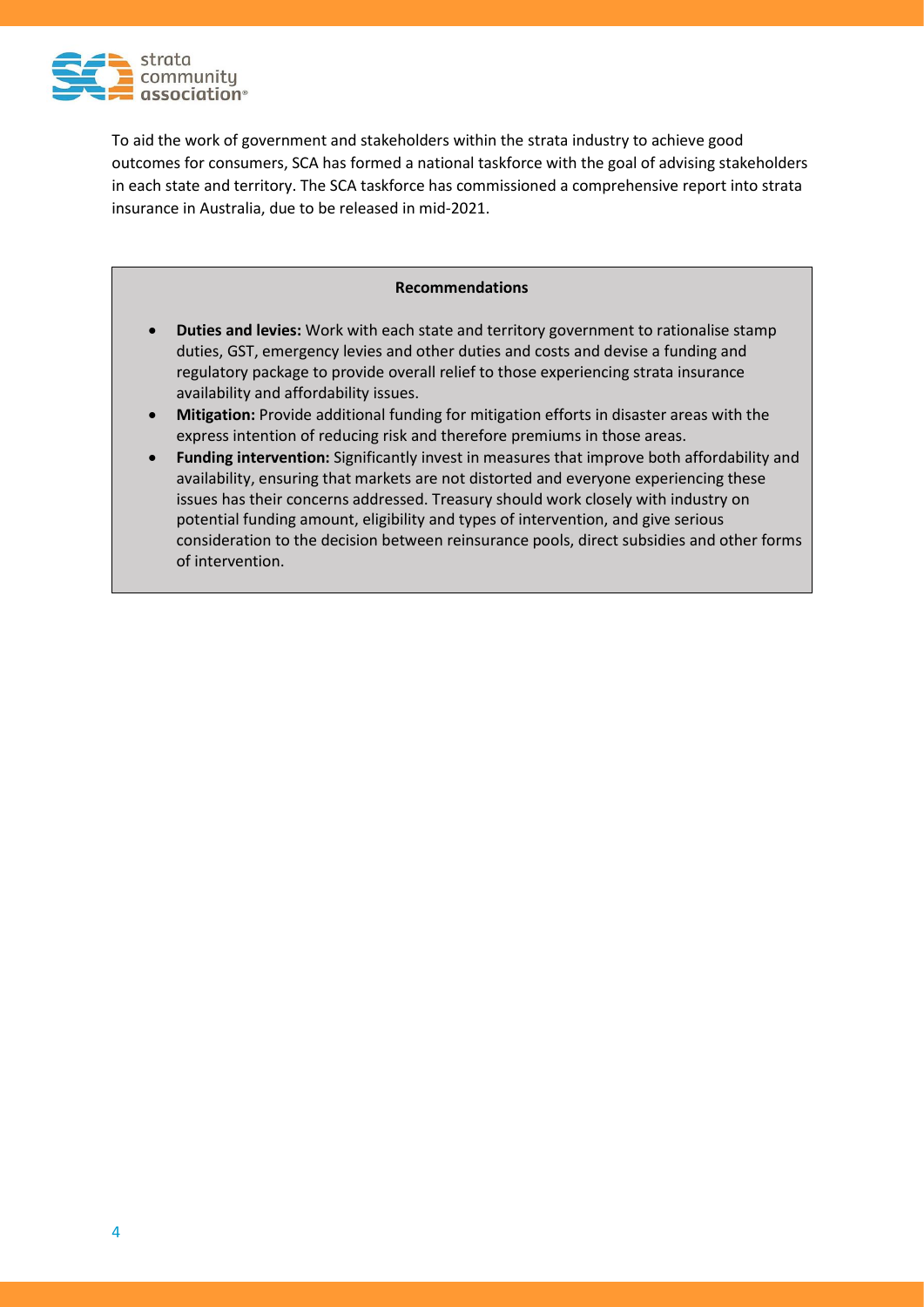

# **Housing Stimulus – HomeBuilder for strata**

SCA has welcomed the HomeBuilder scheme, the First Home Owner Deposit Scheme and other measures implemented by the federal government in its economic response to COVID-19 to stimulate the property, housing and construction sectors.

The eligibility requirement of the HomeBuilder scheme, however, have locked apartment, townhouses and other strata-titled property owners out. Renovations over \$150,000 as an individual are difficult within apartments complexes without having wider implications to other apartments.

At the same time, there are critical maintenance and improvement items that can benefit all residents living within strata complexes, including people renting and owning.

There are more than 300,000 strata schemes registered in Australia that have experience engaging building and construction contractors and will be able to get projects under way very quickly. Maintenance and capital works projects included in long-term maintenance plans include:

- Painting.
- Repairing and upgrading fences, driveways, balconies and common areas.
- Landscaping.
- Plumbing.
- Electrical upgrades including installing solar panels.
- Improving accessibility including ramps, stairs and lifts.
- Improving energy efficiency.

HomeBuilder has been incredibly successful however the uptake has been relatively poor for the renovation component of the HomeBuilder package, representing approximately 20 per cent of the applications as of January this year.

New builds and renovations require different skills sets and are carried out by different sectors and in different locations around the country. Direct stimulus targeting strata would be concentrated on some of the professions and areas that have been missed by the boom for new build contracts that HomeBuilder has created.

Strata titled properties in Australia such as apartment blocks and townhouses are critical to the construction industry, making up nearly 50 per cent of dwelling unit construction commencements in 2018. Strata titled properties are valued at more than \$1.1 trillion and require maintenance works and capital improvements on an annual basis.

Maintenance and capital improvements on strata titled properties contribute millions of dollars to the construction and trades industry, with \$5.7 billion spent on callouts to tradespeople including plumbers and electricians in 2018 alone. Many strata titled properties have long-term maintenance plans with projects scoped and earmarked for the future.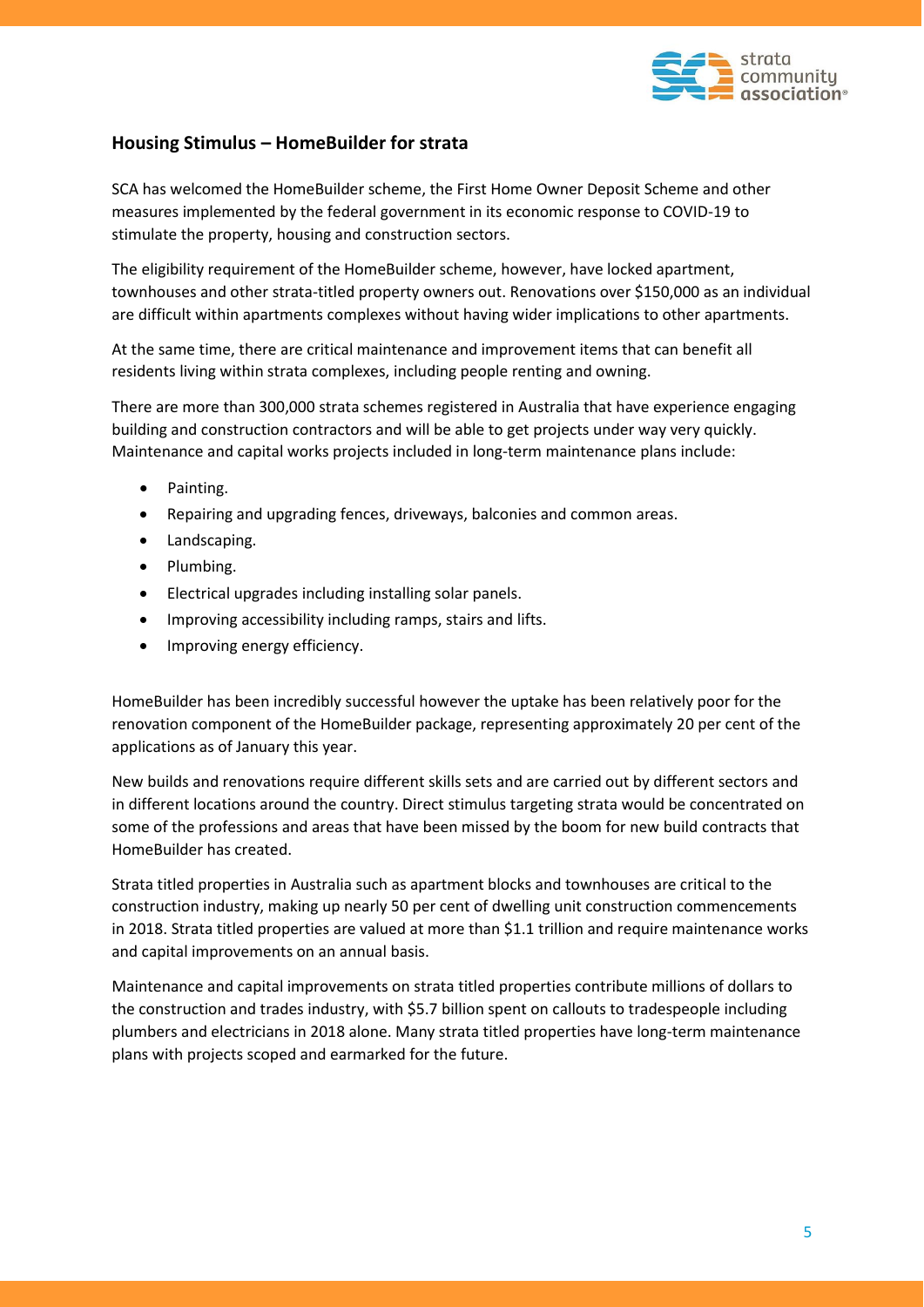

#### **Recommendation**

**HomeBuilder for strata:** Commencing in 2021, launch a parallel program, similar to HomeBuilder but targeted at the strata sector, with eligibility for strata-titled properties offering \$25,000 grants to carry out critical maintenance and improvement projects and work with the strata sector to determine eligibility criteria.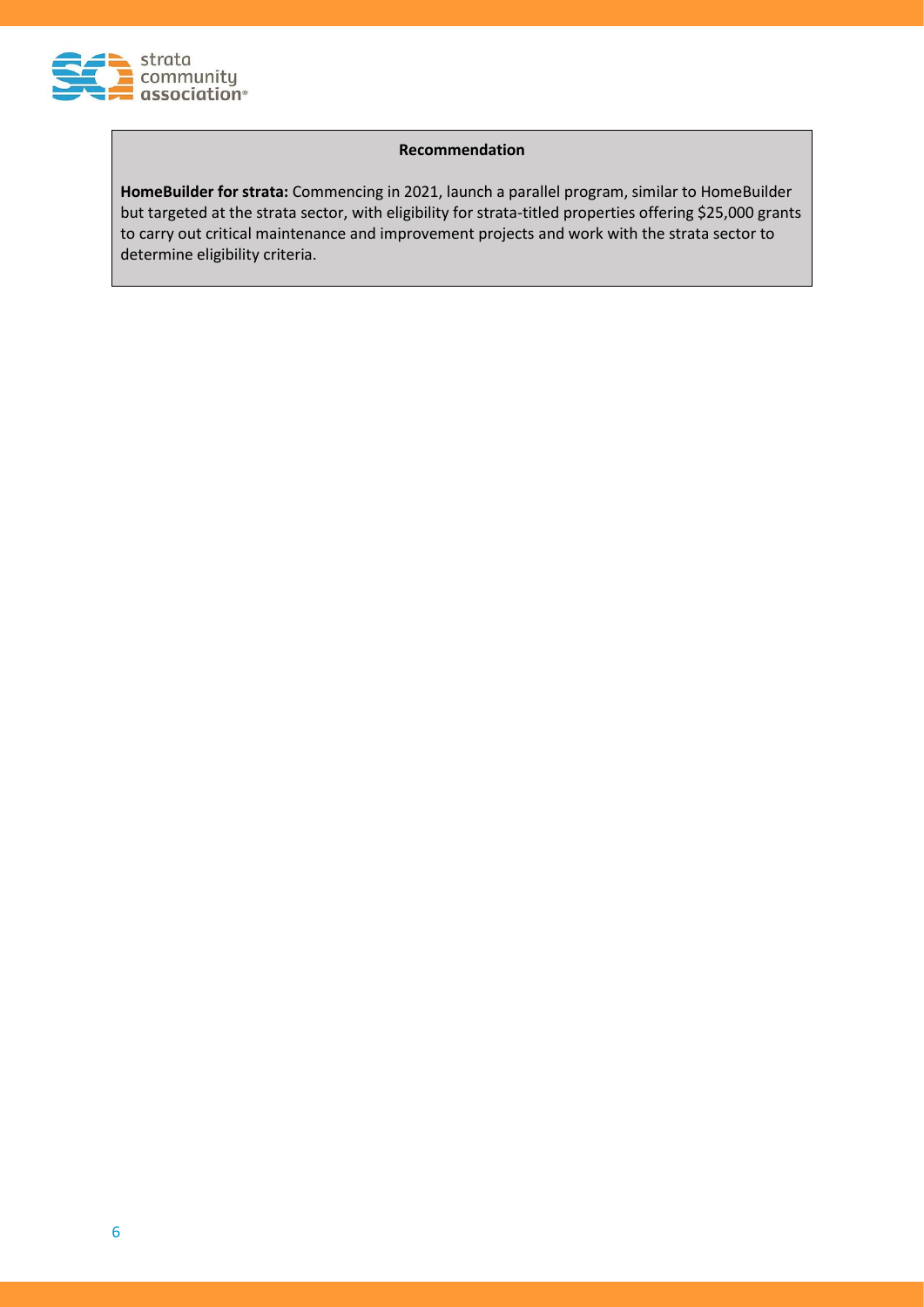

## **Remediation Education Program - Strata supporting the emissions reduction**

Built environment research has identified that up to 25 per cent of Australia's emissions are produced from buildings. <sup>4</sup> There are many strategies to support Australia's climate change with many supporting new building developments.<sup>5</sup> With buildings over 50 years old, a building service life impacts on the carbon emission with service life not considered in the original design and construction. 6

Residential buildings require support from someone they work with on a daily basis to implement long-term sustainable strategies. The strata manager's business environment is characterised by a complex set of interdependencies with stakeholders. A strata manager interacts with residentowners, landlords/agents, tenants and owners corporations (or bodies corporate). They play a role in developing a long-term maintenance fund, however there are approximately fewer than 5 per cent of funds that include a sustainable strategy within their plan.

Strata managers play an important role in supporting strata communities to improve their contribution to sustainable development, improve building performance and efficiency, and build more engaged, healthier and inclusive communities.

Strata managers require access to appropriate information, tools and guides for a range of sustainability initiatives which are applicable to all customer segments (bodies corporate, owners and residents).

Tools to support environmental improvement, community development and health and wellbeing will all contribute to more attractive communities for residents and recognition of the strata sectors contribution to sustainable development.

A remediation program for strata communities to implement sustainability initiatives to retrofit existing residential buildings would support Australia's Long-term Emissions Reduction Strategy with energy savings, environmental and economic benefits.<sup>7</sup>

#### **Recommendation**

**Remediation Education Program for strata:** Commencing in 2021, launch a program targeted at the 3,300 strata managers across Australia to educate and provide tools to support environment improvement and implement sustainable strategies into long-term maintenance funds.

<sup>4</sup> Van der Heijden, Jeroen. (2017). *From leaders to majority: a frontrunner paradox in built-environment climate governance experimentation*. Journal of Environmental Planning and Management. 61. 1-19. 10.1080/09640568.2017.1350147.

<sup>5</sup> *Australia's Climate Change Strategies*, Department of Industry, Science, Energy and Resources.

https://www.industry.gov.au/policies-and-initiatives/australias-climate-change-strategies

<sup>6</sup> Fan Hu, Xuejing Zheng, *Carbon Emission of Energy Efficient Residential Building*, Procedia Engineering, Volume 121, 2015, Page 1100, ISSN 1877-7058[, https://doi.org/10.1016/j.proeng.2015.09.111.](https://doi.org/10.1016/j.proeng.2015.09.111)

 $^7$  Chen, S., Guan, J., Levine, M. D., Haiying, L., & Yowargana, P. (2015). Evaluation on retrofit of one existing residential building in north china: Energy saving, environmental and economic benefits. *Procedia Engineering*, *121*, 3-10, https://www.sciencedirect.com/science/article/pii/S1877705815027393